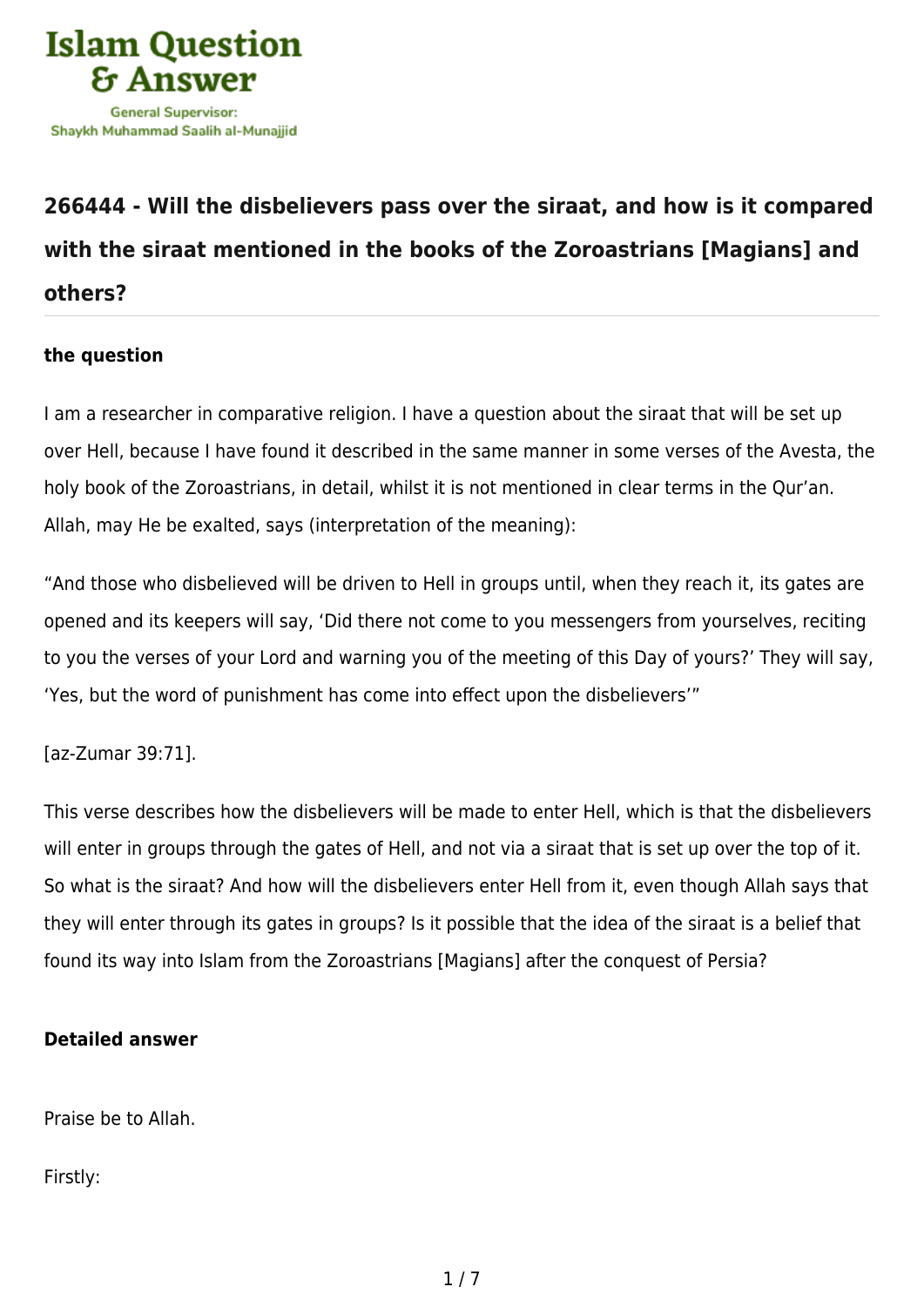

The siraat is a bridge that will be set up over the top of Hell, as is explained clearly in the saheeh hadiths. The disbelievers will not pass over it; rather the believers will pass over it in ways that will vary according to their merits.

As for the disbelievers and polytheists, they will enter Hell in groups, before the siraat is set up.

This is indicated by the report narrated by al-Bukhaari (6573) and Muslim (182) from Abu Hurayrah, who said: Some people said to the Messenger of Allah (blessings and peace of Allah be upon him): O Messenger of Allah, will we see our Lord on the Day of Resurrection? The Messenger of Allah (blessings and peace of Allah be upon him) said: "Do you have any trouble seeing the sun when there are no clouds in front of it?" They said: No, O Messenger of Allah. He said: "Do you have any trouble seeing the moon on the night when it is full and there are no clouds in front of it?" They said: No, O Messenger of Allah. He said: "Similarly you will see Him on the Day of Resurrection. Allah will gather all the people and will say: 'Whoever used to worship anything, let him follow it.' So those who used to worship the sun [will follow the sun], those who used to worship the moon [will follow the moon], and those who used to worship false gods [will follow the false gods]. There will remain this ummah, including its hypocrites. Then Allah [may He be blessed and exalted] will come in a form other than the form which they know, and He will say, 'I am your Lord.' They will say: 'We seek refuge in Allah from you. We will stay here until our Lord comes, and when our Lord comes, we will recognize Him.' Then Allah will come to them in the form which they know, and will say, 'I am your Lord.' They will say, 'You are our Lord,' and they will follow Him. Then a bridge will be set up over Hell." The Messenger of Allah (blessings and peace of Allah be upon him) said: "And I and my ummah will be the first ones to cross it, and the prayer of the Messengers on that Day will be: 'O Allah, grant safety, grant safety!' On it there will be hooks like the thorns of as-sa'daan (a thorny tree); have you seen the thorns of as-sa'daan?" They said: Yes, O Messenger of Allah. He said: "They are like the thorns of as-sa'daan, except that no one knows how big they are except Allah. They will snatch the people according to their deeds. Some of them will be doomed because of their deeds, and some will be cut [by those thorns] then they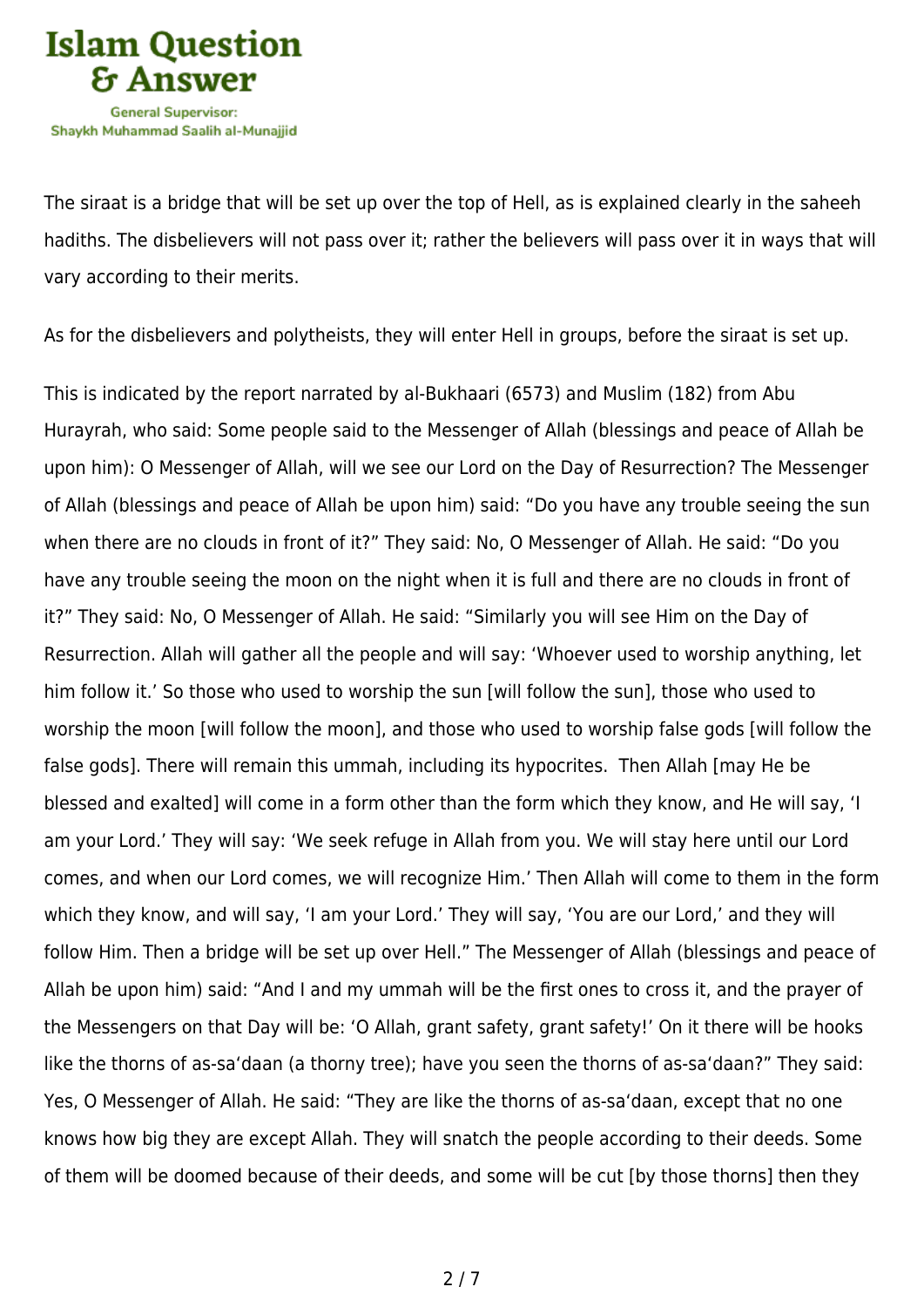

will be saved."

Al-Bukhaari (7439) and Muslim (183) narrated that Abu Sa'eed al-Khudri said: We said: O Messenger of Allah, will we see our Lord on the Day of Resurrection? The Messenger of Allah (blessings and peace of Allah be upon him) said: "Do you have any trouble seeing the sun or the moon when there are no clouds?" We said: No. He said: "Then surely you will not have any trouble seeing your Lord, may He be blessed and exalted, on that Day, just as you have no trouble seeing either of them." Then he said: "A caller will announce: 'Let every people follow that which they used to worship,' then those who worshipped the cross will go with their cross, and those who worshipped idols will go with their idols, and those who worshipped any [false] gods will go with their gods, until there will be left those who used to worship Allah, righteous and evildoers alike, and the remnants of the people of the Book. Then Hell will be brought, and will be shown as if it is a mirage. It will be said to the Jews: 'What did you worship?' They will say: 'We used to worship 'Uzayr the son of God.' It will be said to them: 'You are lying, for Allah has neither wife nor son. What do you want?' They will say: 'We want You to give us to drink.' It will be said: 'Drink,' and they will fall into Hell. Then it will be said to the Christians: 'What did you worship?' They will say: 'We used to worship the Messiah, the son of God.' It will be said to them: 'You are lying, for Allah has neither wife nor son. What do you want?' They will say: 'We want You to give us to drink.' It will be said: 'Drink,' and they will fall into Hell. And then there will be no one left except those who worshipped Allah, righteous and evildoers alike. It will be said to them: 'What are you waiting for? All the people have gone.' They will say: 'We kept ourselves away from them and now we are the most in need of Him, for we heard a caller calling out, Let every people follow that which they used to worship. We are waiting for our Lord." Then al-Jabbaar [the Compeller] will come to them in a form other than the form in which they saw Him on the first occasion, and will say: 'I am your Lord.' They will say: 'You are our Lord.' No one will speak to Him except the Prophets, and He will say: 'Is there any sign between Him and you by which you will recognize Him?' They will say, 'The Shin.' So He will lay bare His Shin, and every believer will prostrate to Him, whereas everyone who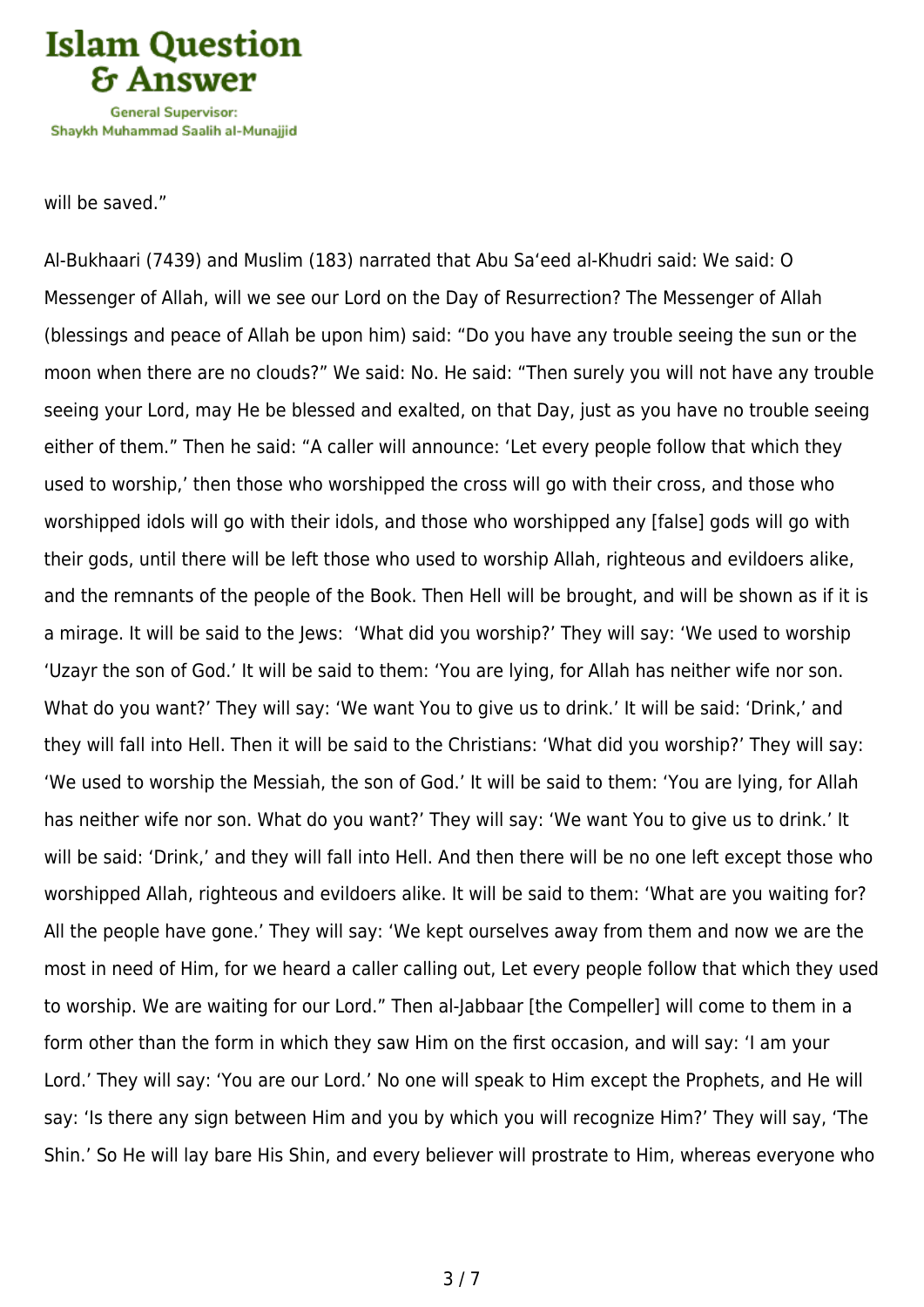

used to prostrate to Allah by way of showing off will try to prostrate, but his back will become solid. Then the bridge will be brought and set up over Hell." We said: O Messenger of Allah, what is the bridge? He said: "A slippery place, in which there are hooks and spikes and thorns, like those in Najd that are called as-sa'daan. The believer will cross like the blink of an eye, like lightning, like the wind, like the swiftest horses and camels. Some will cross safe and sound, some will be scratched then let go, and some will be piled up in the Fire of Hell, until the last of them crosses it by crawling…"

This clearly indicates that the siraat will only be brought after the disbelievers and polytheists have gone to the Fire.

Based on that, there is no confusion about the verse in Soorat az-Zumar which says that the disbelievers will enter Hell in groups.

Al-Haafiz Ibn Rajab (may Allah have mercy on him) said: You should know that people are divided into two categories: believers who worship Allah alone and do not associate anything with Him, and polytheists who worship others alongside Allah. As for the polytheists, they will not pass over the siraat; rather they will fall into Hell before the siraat is set up. This is indicated by the reports in as-Saheehayn.

Then he quoted part of the hadith of Abu Hurayrah and the hadith of Abu Sa'eed, then he said:

This hadith clearly indicates that everyone who worshipped anything other than Allah – such as the Messiah and 'Uzayr among the People of the Book – will be joined with the polytheists in falling into Hell before the siraat is set up.

End quote from at-Takhweef min an-Naar (p. 236).

Dr. 'Umar Sulaymaan al-Ashqar (may Allah have mercy on him) said: Those who will pass over the siraat are the believers, not the polytheists. The hadiths that we have quoted indicate that the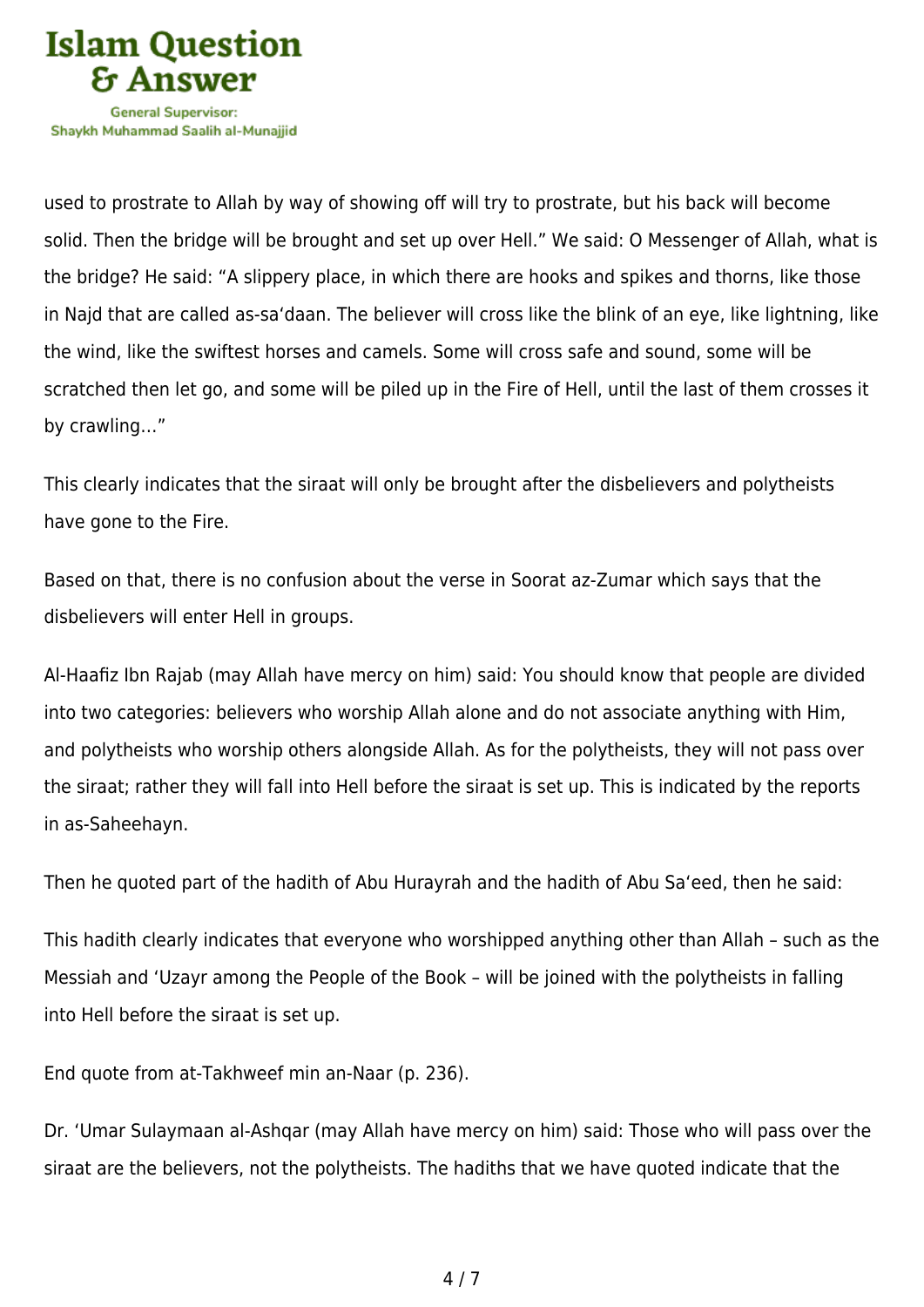

disbelieving nations will follow the false gods that they used to worship; those false gods will be followed by their worshippers until they fall with them into Hell. After that will be left the believers, with the hypocrites and sinful believers among them; these are the ones for whom the siraat will be set up.

End quote from al-Qiyaamah al-Kubra (p. 275).

Shaykh Ibn 'Uthaymeen (may Allah have mercy on him) said: No one will cross the siraat except the believers, in a manner commensurate with their deeds, because of the hadith of Abu Sa'eed (may Allah be pleased with him), from the Prophet (saw), in which it says that the believers will cross like the blink of an eye, like lightning, like the wind, like birds, like the swiftest horses and camels; some will cross safe and sound, some will be scratched and let go, and some will be piled up in Hell. (Agreed upon).

In Saheeh Muslim it says that their deeds will make them run, and your Prophet will be standing on the siraat, saying: O Lord, grant safety, grant safety, until people's deeds are no longer able to make them walk, then a man will come, unable to walk and only able to crawl. In Saheeh al-Bukhaari, it says: … until the last of them will be dragged.

End quote from Majmoo' al-Fataawa (5/69).

## Secondly:

It is said that the Zoroastrians believe in the siraat, which [according to their beliefs] is a bridge that separates the world of the living and the world of the dead; all people will pass over this bridge at the time of death. If a person was evil, the bridge will become narrow and the devil will come out to drag his soul to the place of eternal punishment, and if he was good, the bridge will become wide enough for this person to cross it safely.

This concept – as is quite obvious – does not refer to the siraat that is mentioned in the saheeh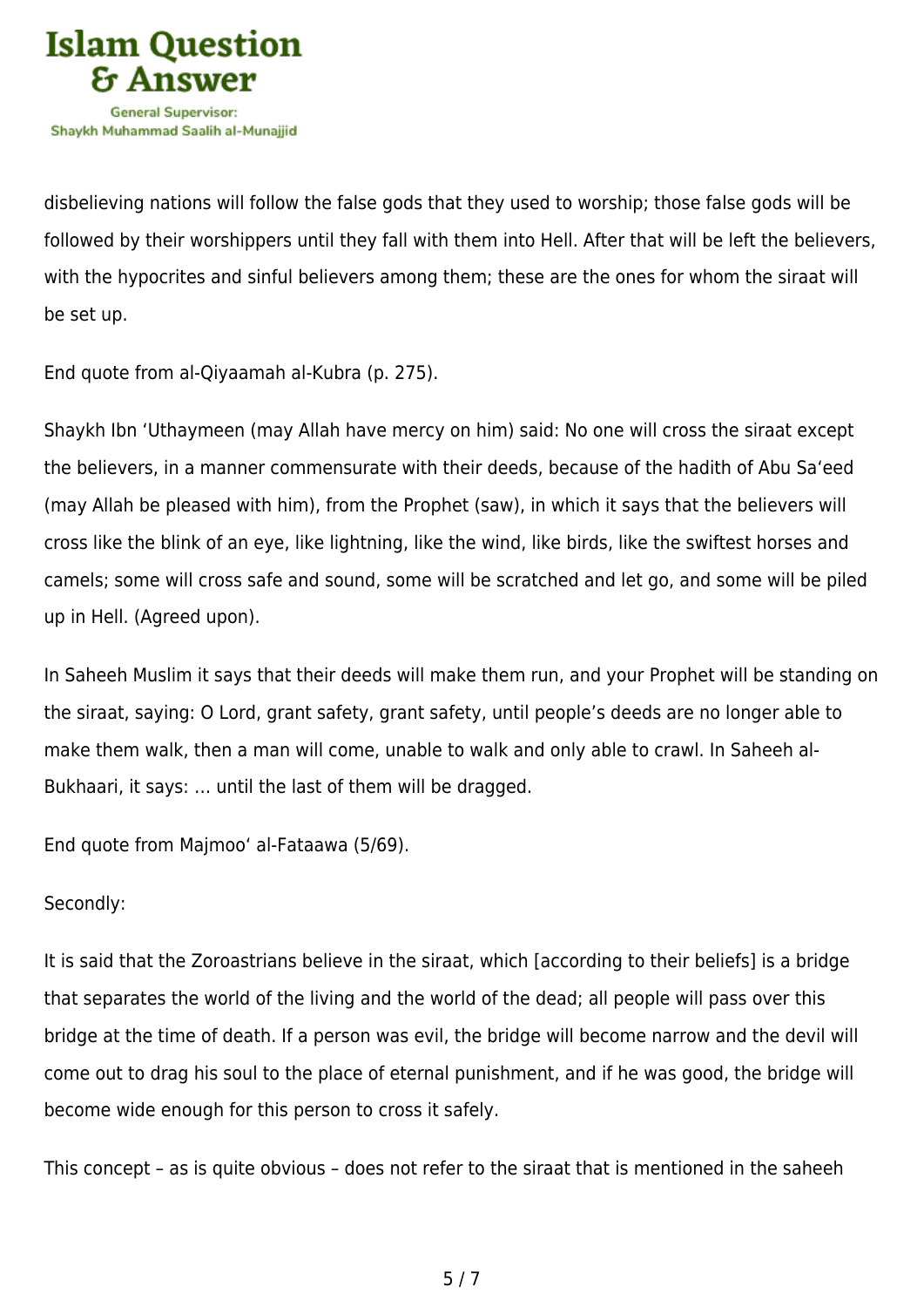

hadiths narrated from the Prophet (blessings and peace of Allah be upon him).

For more information about the Zoroastrians and some of their beliefs, please see: <https://goo.gl/if96Pq>

It does not concern us that the beliefs of earlier religions may include things that are similar to what the Muslims believe. What is most likely to be the case is that this is something that they learned from their Prophets and it remained among them even after they began to associate others with Allah and went astray, as many rituals and beliefs remained with the polytheist Arabs that they had learned from Ismaa'eel (peace be upon him) or that they had heard from the Jews who lived among them. Allah, may He be exalted, says (interpretation of the meaning): "and there was no nation but that there had passed within it a warner" [Faatir 35:24].

With regard to the view that Islam took this idea from them, that is so obviously flawed that there is no need for evidence. The Prophet (blessings and peace of Allah be upon him) did not know anything about the beliefs of the Zoroastrians, or even the knowledge of the people of the Book who came before him, and he did not speak from [his own] inclination; rather it was but a revelation revealed.

Allah, may He be exalted, says (interpretation of the meaning):

"And you did not recite before it any scripture, nor did you inscribe one with your right hand. Otherwise the falsifiers would have had [cause for] doubt.

Rather, the Qur'an is distinct verses [preserved] within the breasts of those who have been given knowledge. And none reject Our verses except the wrongdoers"

[al-'Ankaboot 28:48-49].

There is proof and evidence of the soundness of Islam, the miraculous nature of the Qur'an and